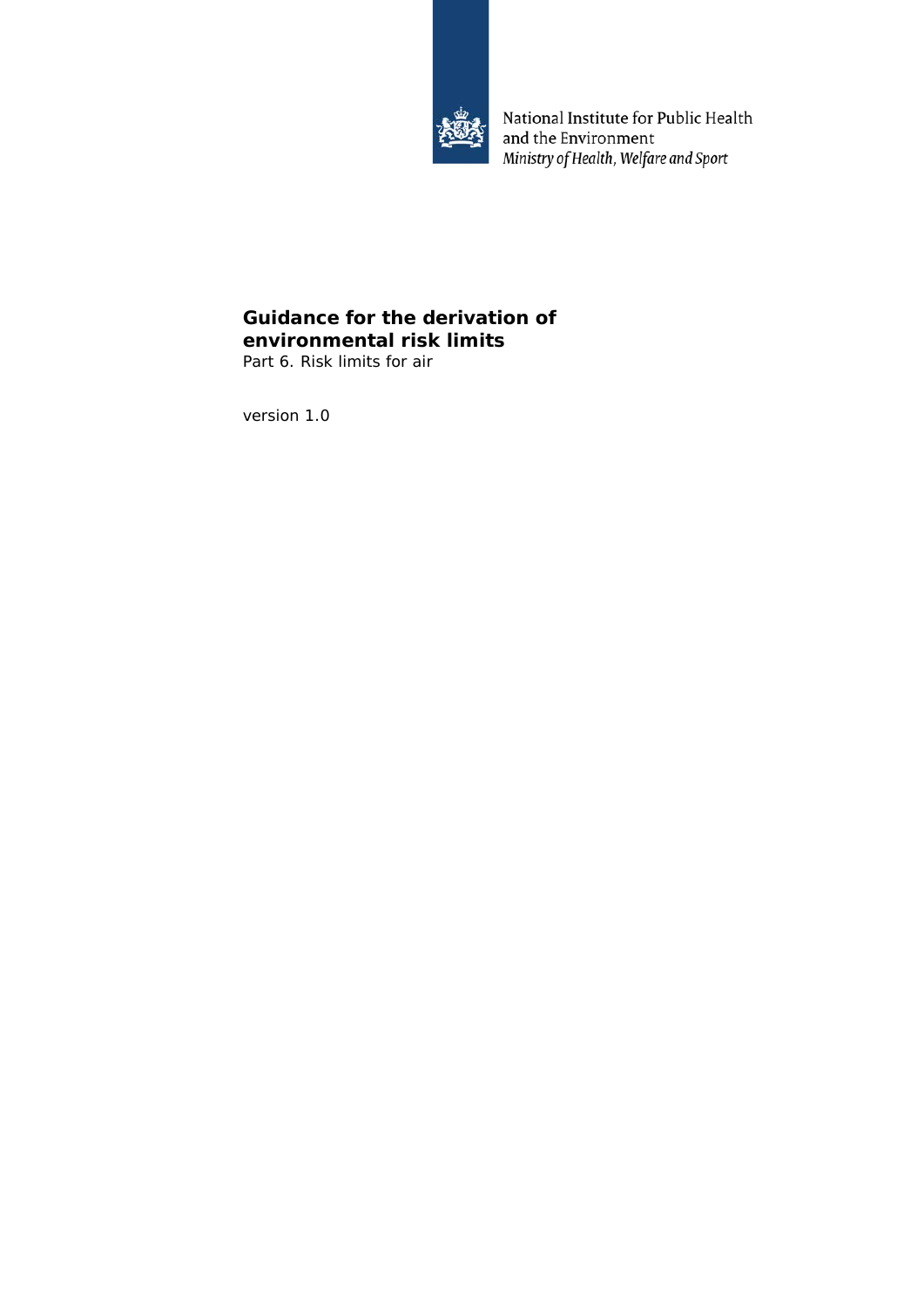Colophon

© RIVM 2015 Parts of this publication may be reproduced, provided acknowledgement is given to: National Institute for Public Health and the Environment, along with the title and year of publication.

Contact: [Helpdesk Risico's van Stoffen](https://rvs.rivm.nl/helpdesk/helpdesk-risicos-van-stoffen)

This investigation has been performed by order and for the account of Ministry of Infrastructure and the Environment, within the framework of the project 'Nationaal stoffenbeleid ZZS'.

This is a publication of: **National Institute for Public Health and the Environment** P.O. Box 1 | 3720 BA Bilthoven The Netherlands www.rivm.nl/en

Page 2 of 13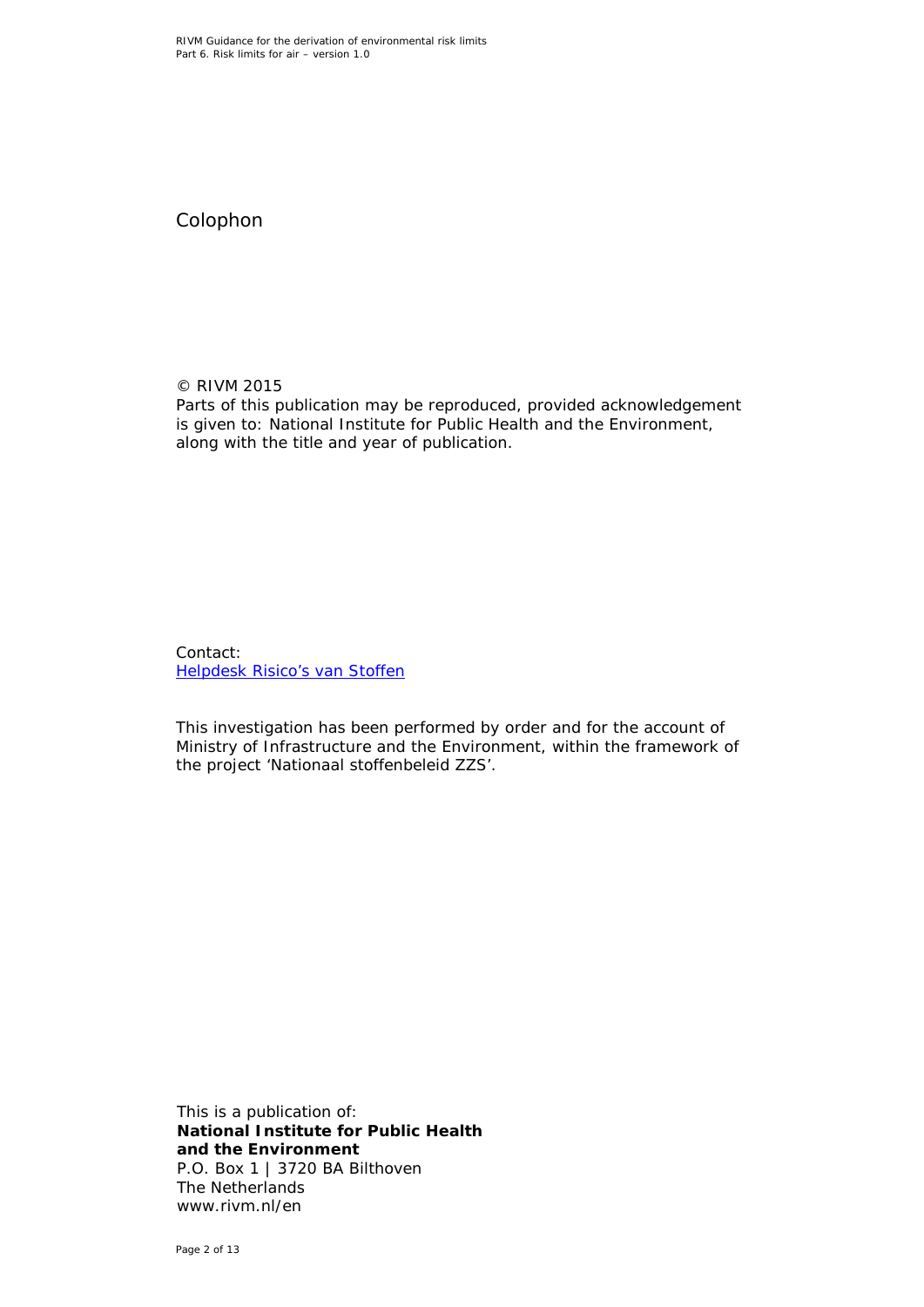#### **Contents**

# **1 [Introduction5](#page-4-0)**<br>**1.1 Focus and risk li**

- 1.1 [Focus and risk limits considered](#page-4-1) 5<br>1.2 Routes considered 5
- [Routes considered](#page-4-2)

- **2 [Derivation of risk limits](#page-6-0) 7**<br>2.1 MPC<sub>air bb</sub> human toxicologica 2.1 MPC<sub>air, hh</sub> - [human toxicological risk limit for air](#page-6-1) 7<br>2.2 MPC<sub>air eco</sub> – ecotoxicity via air 7
- 
- 2.2 MPC $_{air, eco}$  [ecotoxicity via air](#page-6-2) 2.2.1 Birds and mammals 7 2.2.1 [Birds and mammals](#page-6-3) 7<br>2.2.2 Other organisms 8
- 
- 2.2.2 [Other organisms](#page-7-0) 8<br>2.2.3 Equilibrium partitioning
- 2.2.3 [Equilibrium partitioning](#page-7-1) 8<br>2.2.4 Assessment scheme for terres
- 2.2.4 [Assessment scheme for terrestrial plants](#page-7-2) 8<br>2.3 Selection of the final MPC for the air compar [Selection of the final MPC for the air compartment](#page-8-0) 9
- 2.4 [Derivation of the NC for the air compartment](#page-8-1) 9

#### **[References](#page-10-0) 11**

**[Appendix 1. Abbreviations](#page-12-0) 13**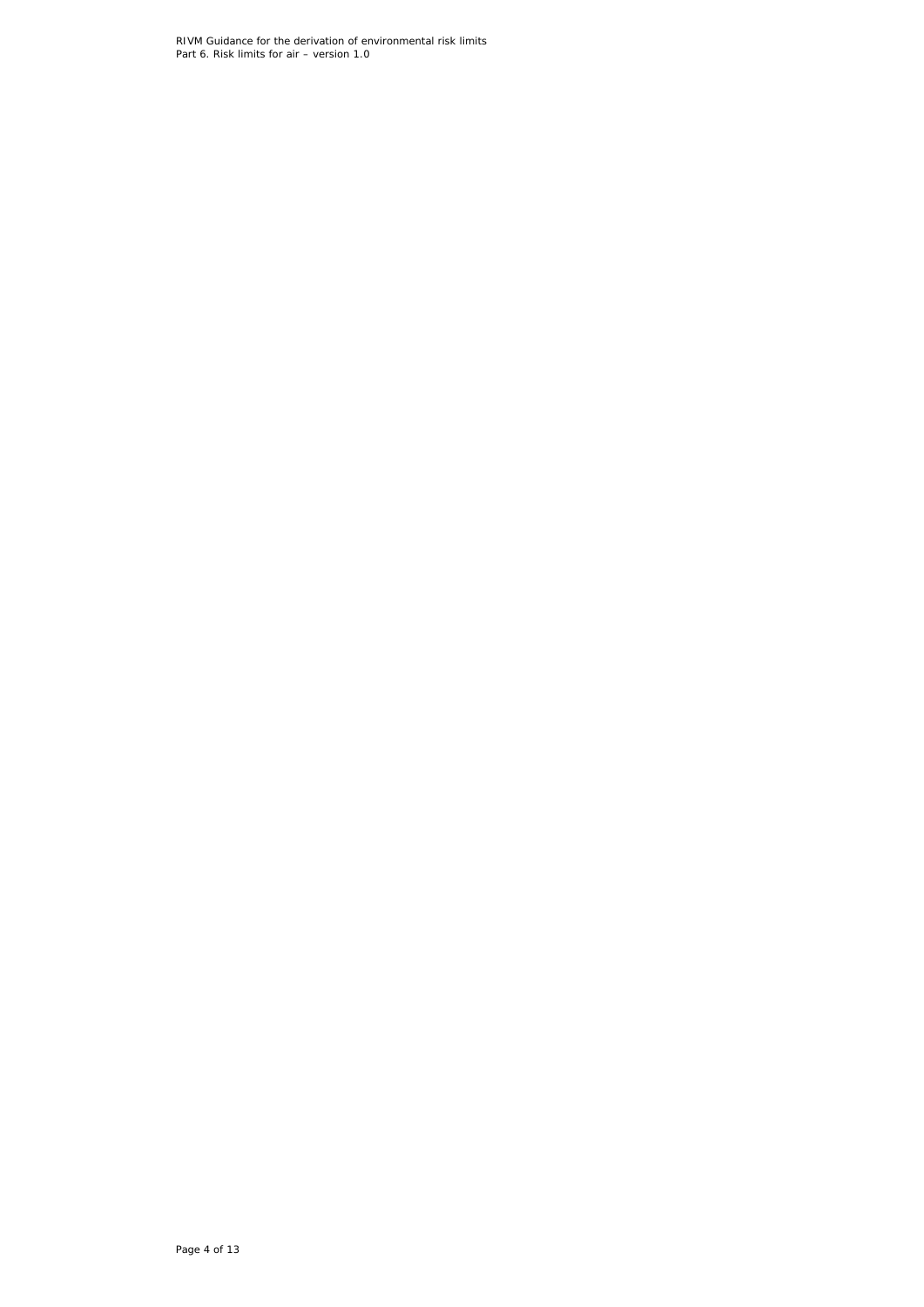#### <span id="page-4-0"></span>1 Introduction

#### **1.1 Focus and risk limits considered**

<span id="page-4-1"></span>Risk limits for air are used as a basis for setting environmental quality standards for the protection of the general public and ecosystems that are exposed via outdoor air. The focus is not on deriving limit values for specific situations, e.g. worker exposure or indoor air quality. The following risk limits are derived:

- the Maximum Permissible Concentration (MPC<sub>air</sub>), in Dutch designated as *Maximaal Toelaatbaar Risiconiveau (MTR)*, and
- − the Negligible Concentration (NCair), *Verwaarloosbaar Risiconiveau (VR)* in Dutch.

The MPC is defined in VROM [\[1,](#page-10-1)[2\]](#page-10-2) as the standard based on scientific data which indicates the concentration in an environmental compartment for which:

- 1 no effect to be rated as negative is to be expected for ecosystems;
- 2a no effect to be rated as negative is to be expected for humans (for non-carcinogenic substances);
- 2b for humans no more than a probability of death of  $10^{-6}$  per year can be calculated (for carcinogenic substances).

Note that "carcinogenic substances" means genotoxic carcinogens for which the risk values are derived by means of quantitative cancer risk assessment (QCRA), also indicated as non-threshold extrapolation. The NC is defined as MPC/100. The factor of 100 is applied to account for combination toxicity.

#### **1.2 Routes considered**

<span id="page-4-2"></span>Most risk limits will be derived on the basis of human toxicological data from inhalation studies, since for chemical substances only few ecotoxicity data for plants or animals are available that focus on exposure via air. However, if such data are available, they can be included. Two routes are considered for risk limit derivation:

- exposure of humans via inhalation;
- exposure of terrestrial animals and/or plants via air.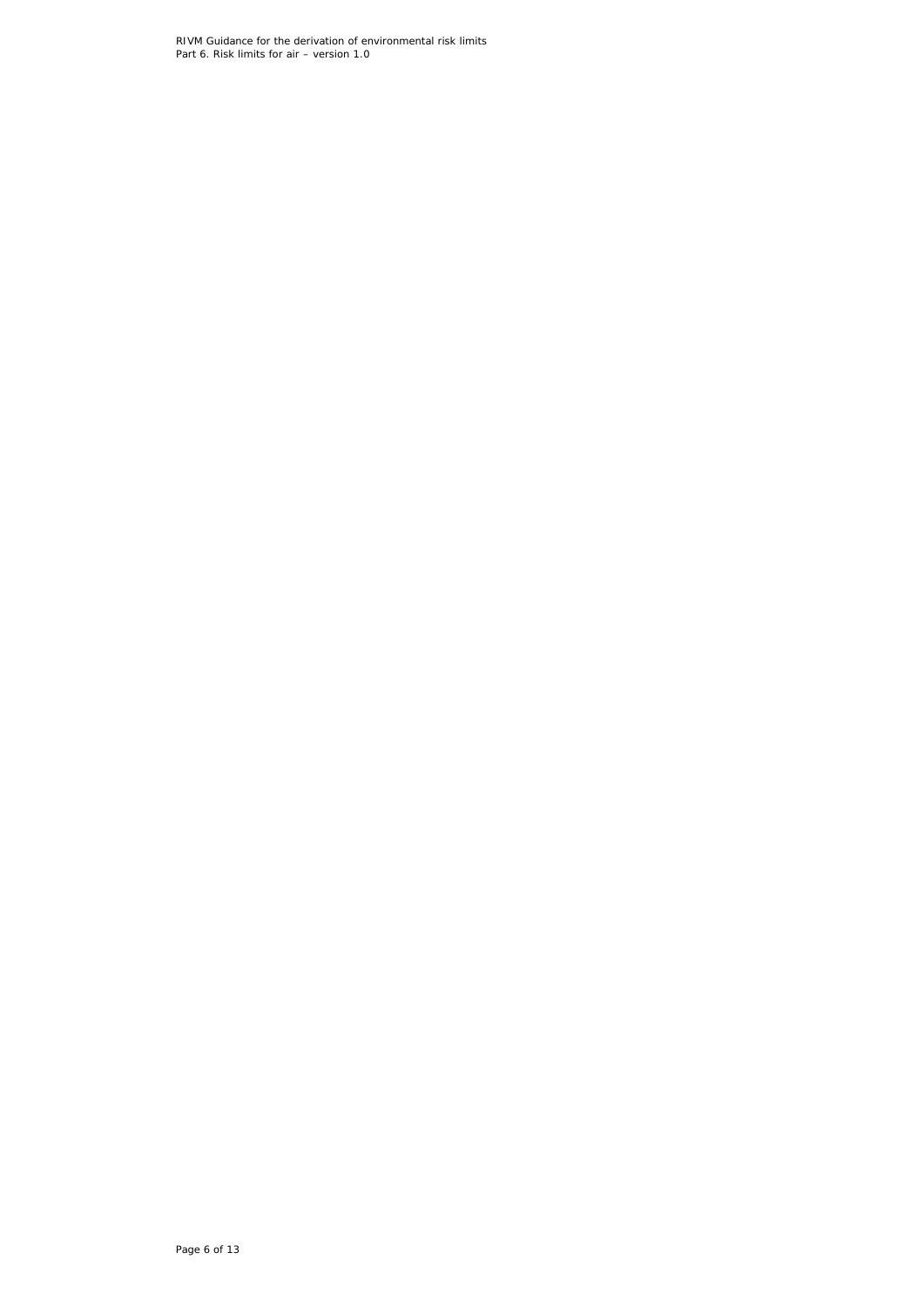### <span id="page-6-0"></span>2 Derivation of risk limits

#### **2.1 MPCair, hh - human toxicological risk limit for air**

<span id="page-6-1"></span>Human exposure via air is covered via the Tolerable Concentration in Air (TCA) or the inhalatory Cancer Risk (CR<sub>inhalation</sub>) for genotoxic carcinogens. These are existing standards ( $\mu$ g/m<sup>3</sup>) aimed at protection of humans from deleterious effects after continuous, lifetime exposure via air. If an established TCA or CR<sub>inhalation</sub> is not available for the substance investigated, the databases mentioned in ERL Report 02, may be searched for risk limits in air that can be used for this purpose. In principle, the RfC (reference concentration), derived by the US governmental organisations can be considered useful. These are included in the ITER-database (available via TOXNET, [http://toxnet.nlm.nih.gov/\)](http://toxnet.nlm.nih.gov/), which includes risk estimates of the US EPA Integrated Risk Information System (IRIS), the US Agency for Toxic Substances and Disease Registry (ATSDR), Health Canada and the International Programme on Chemical Safety (IPCS) of the World Health Organization (WHO).

In most instances, the RfCs are developed for non-carcinogenic effects of substances, but may also be used for carcinogens which are nongenotoxic. For genotoxic carcinogens, the cancer risk values of IRIS may be used, considering the appropriate risk level. If a CR<sub>inhalation</sub> is not presented, the oral slope factor presented in IRIS may be used to estimate the CR<sub>inhalation</sub>. In any case an expert in human toxicology should be consulted to verify the usefulness of the retrieved risk limit(s).

#### **2.2 MPCair, eco – ecotoxicity via air**

<span id="page-6-2"></span>With respect to the ecotoxicological assessment, it is noted that the former EU TGD [\[3-5\]](#page-10-3) and REACH guidance [\[6\]](#page-10-4) do not give guidance for derivation of ecotoxicological risk limits such as a Predicted No Effect Concentration (PNEC) for chemicals based on exposure of terrestrial species via air. As a general approach, it is assumed that the standards for exposure of humans will be protective for the ecosystem as well, unless experimental data indicate otherwise. Some considerations on this aspect are included below.

#### *2.2.1 Birds and mammals*

<span id="page-6-3"></span>Since experimental data on terrestrial mammals are used as a basis of the human-toxicological assessment, and additional safety factors are applied for the translation of (no) effect levels from mammals to humans, the assumption that the human-toxicological standard will be protective for mammals is justified. In general, the risks for birds are considered to be covered by mammals, although it is recognized that for inhalation toxicity this has not been proven due to the absence of data for birds. For the time being, in line with the other exposure routes, it is assumed that the human toxicological risk limits also cover the potential effects on birds.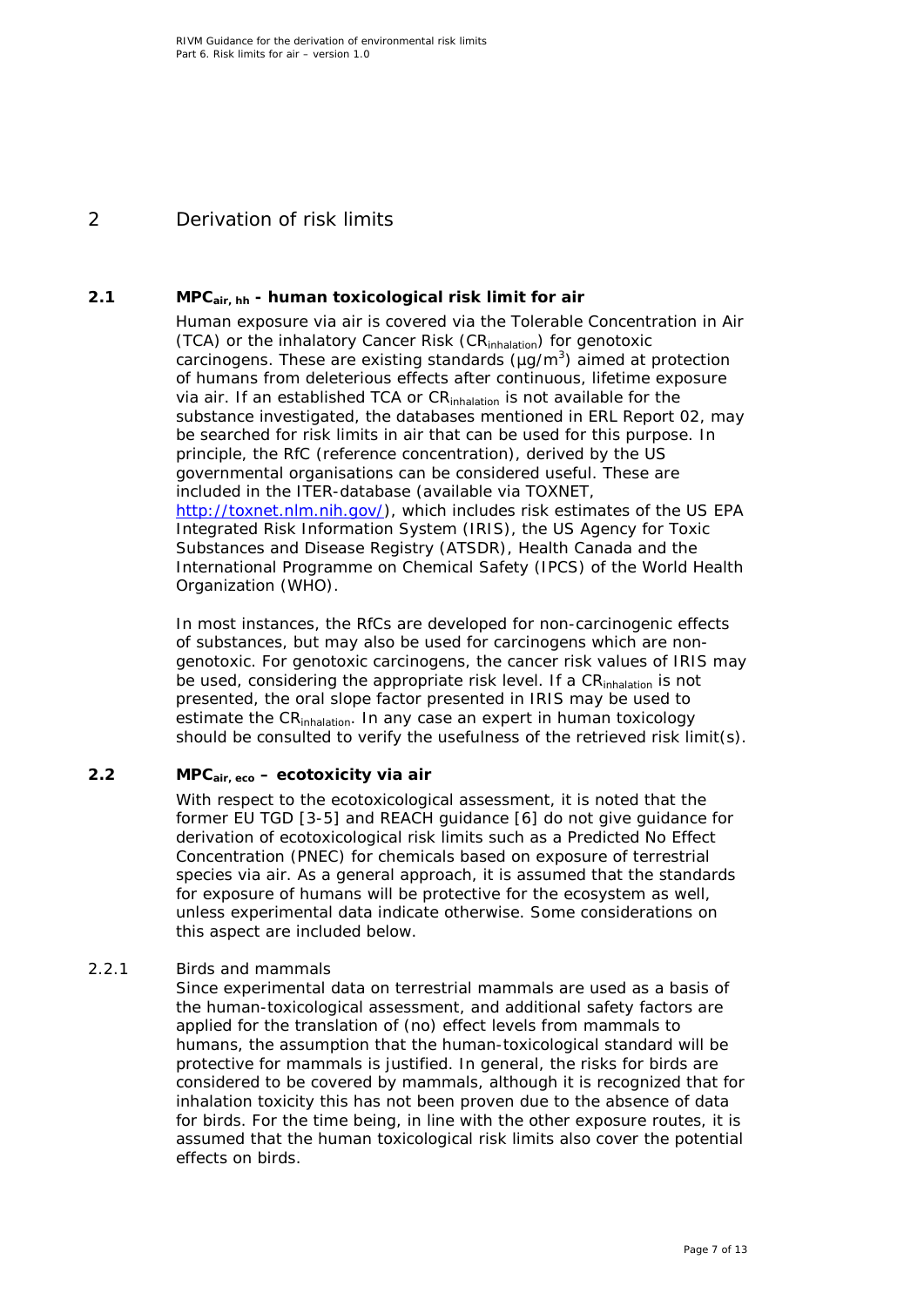#### *2.2.2 Other organisms*

<span id="page-7-0"></span>For other organisms that may be exposed directly but are not considered for the derivation of human toxicological risk limits it is not clear if protection is ensured. No data are available for arthropods. For terrestrial plants, there are examples of species being affected at concentrations below human toxicological risk limits. For tetrachloroethylene, a PNEC for air based on plant studies of 8.2  $\mu$ g/m<sup>3</sup> was derived in the European risk assessment in the context of the former existing substances Regulation 793/93/EC [\[7\]](#page-10-5). Based on the same dataset, De Jong et al. [\[8\]](#page-10-6) derived an MPC for air of 9.2  $\mu$ g/m $^3$ . These values are considerably lower than the WHO Air Quality Guideline of 250  $\mu$ g/m<sup>3</sup> which is based on human toxicological data. Ethene is another example of a compound for which terrestrial plants are sensitive [\[9\]](#page-10-7). There are also examples for pesticides for which plants are particularly sensitive, e.g. [\[10\]](#page-10-8). Another example of potentially relevant species are lichens, which are sometimes used as indicators for air pollution.

#### *2.2.3 Equilibrium partitioning*

<span id="page-7-1"></span>De Jong et al. [\[8\]](#page-10-6) also explored the derivation of risk limits for air by using equilibrium partitioning (EqP) from aquatic ecotoxicity data. Equilibrium partitioning is used as a tool for derivation of risk limits for soil or sediment from aquatic data, when toxicity data on terrestrial (or sediment) species are absent or insufficient. Applying EqP to convert aquatic data to soil can be justified because it is assumed that the exposure of soil inhabiting organisms also occurs via the water phase, i.e. the pore water fraction. This is not the case for organisms exposed via air and using equilibrium partitioning in fact introduces a kind of route-to-route extrapolation which is currently not validated. Therefore, an MPC for ecotoxicity via air is considered only when data obtained from tests with direct exposure via air are available.

#### *2.2.4 Assessment scheme for terrestrial plants*

<span id="page-7-2"></span>In view of the above, this guidance only considers data for terrestrial plants for the derivation of ecotoxicological risk limits for air. If data on other organisms are available, they should be considered on a case-bycase basis. De Jong et al. [\[8\]](#page-10-6) applied assessment factors (AF) similar to those used for other compartments, i.e. an AF of 1000 was applied on a short-term EC50. For the aquatic compartment, this factor is used if the base set (algae, *Daphnia*, fish) is complete. Experimental data for air, if available, will most likely be restricted to plants, and there is no conceptual framework to describe the "air ecosystem". Therefore, additional factors to extrapolate to taxonomic groups other than plants are not included in the assessment scheme, but data can be used (see below). This is comparable to the strategy followed for terrestrial vertebrates.

For terrestrial plants the lowest endpoint per species is selected. If for a single species multiple comparable toxicity values are available for the same endpoint, the geometric mean is taken. Depending on the number of data, an assessment factor is applied to the lowest endpoint. According to the TGD, Species Sensitivity Distributions (SSD) may be applied to derive a PNEC for the ecosystem if chronic data are available that cover a wide range of species, including mono- and dicotyledons. In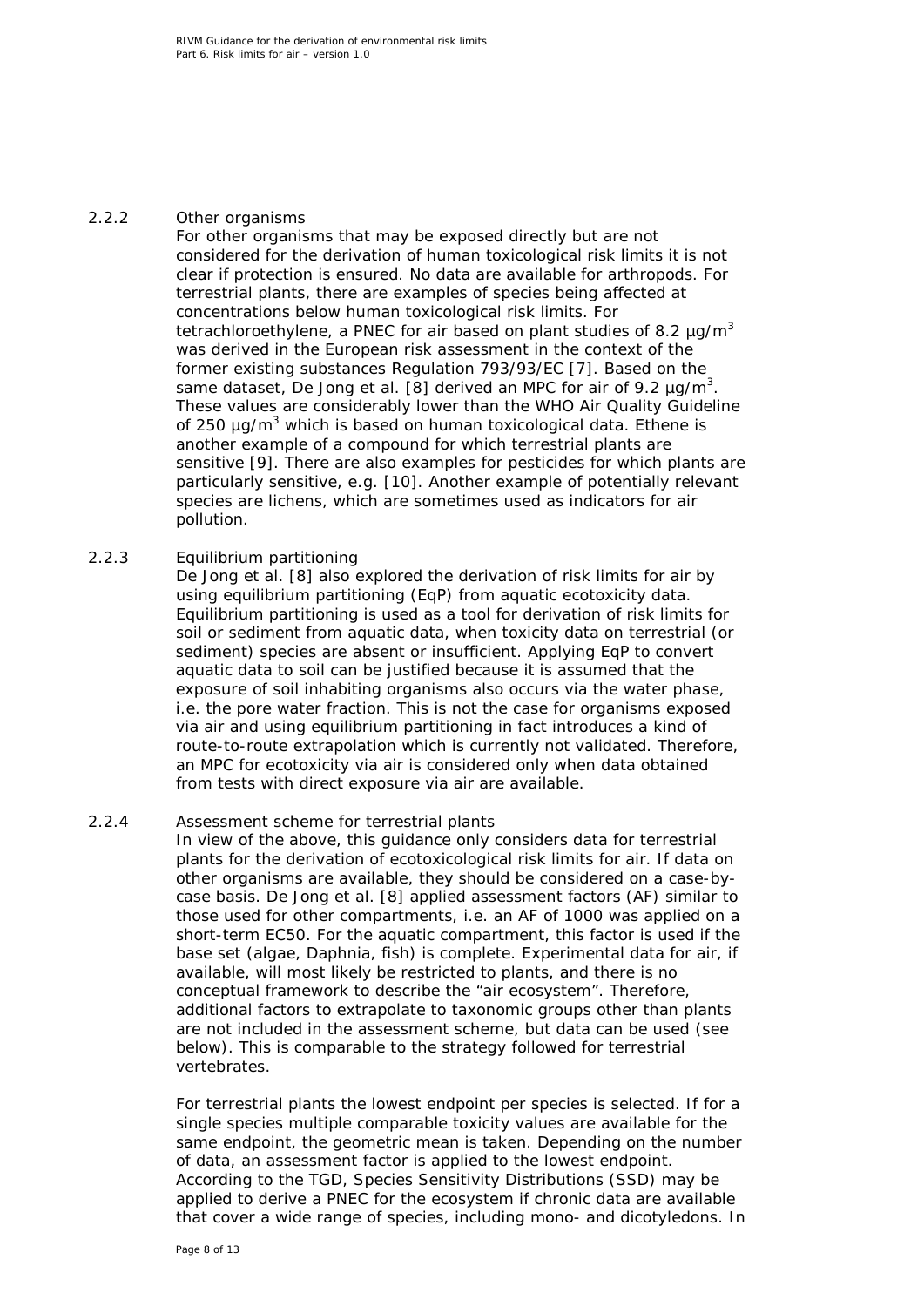this case, only plant data are considered to derive an MPC for the air compartment. If there are chronic data for at least 10 different plant species, an SSD can be applied. The assessment scheme is presented in Table 1.

*Table 1 Assessment scheme for derivation of the MPCair, eco based on plant data.*

| Available data                     | <b>Assessment factor</b>             |
|------------------------------------|--------------------------------------|
| At least one short-term L(E)C50    | 1000                                 |
| for plants                         |                                      |
| One long-term NOEC for plants      | 100                                  |
| Two long-term NOECs for plants     | 50                                   |
| Long-term NOECs for at least three | 10                                   |
| plant species                      |                                      |
| Species sensitivity distribution   | $5 - 1$                              |
| (SSD) method ( $\geq$ 10 NOEC)     | (to be fully justified case by case) |
| Field data or model ecosystems     | Reviewed on a case by case basis     |

In the rare case experimental data on other taxa are available, these can be used as replacement for a plant NOEC (No Observed Effect Concentration), provided that also at least one plant NOEC is present in the dataset. A risk limit for air will not be derived solely on the basis of acute data for other species than plants.

#### **2.3 Selection of the final MPC for the air compartment**

<span id="page-8-0"></span>The following MPC<sub>air</sub> values can potentially be derived:  $MPC_{air, eco}$  which is the MPC $_{air}$  based on ecotoxicological data;  $MPC<sub>air, hh</sub>$ , which is the MPC<sub>air</sub> based on chronic inhalation.

The final value for the MPC $_{air}$  is the lowest of the available MPC values.

#### **2.4 Derivation of the NC for the air compartment**

<span id="page-8-1"></span>The NC<sub>air</sub> is derived by dividing the MPC<sub>air</sub> by a factor of 100.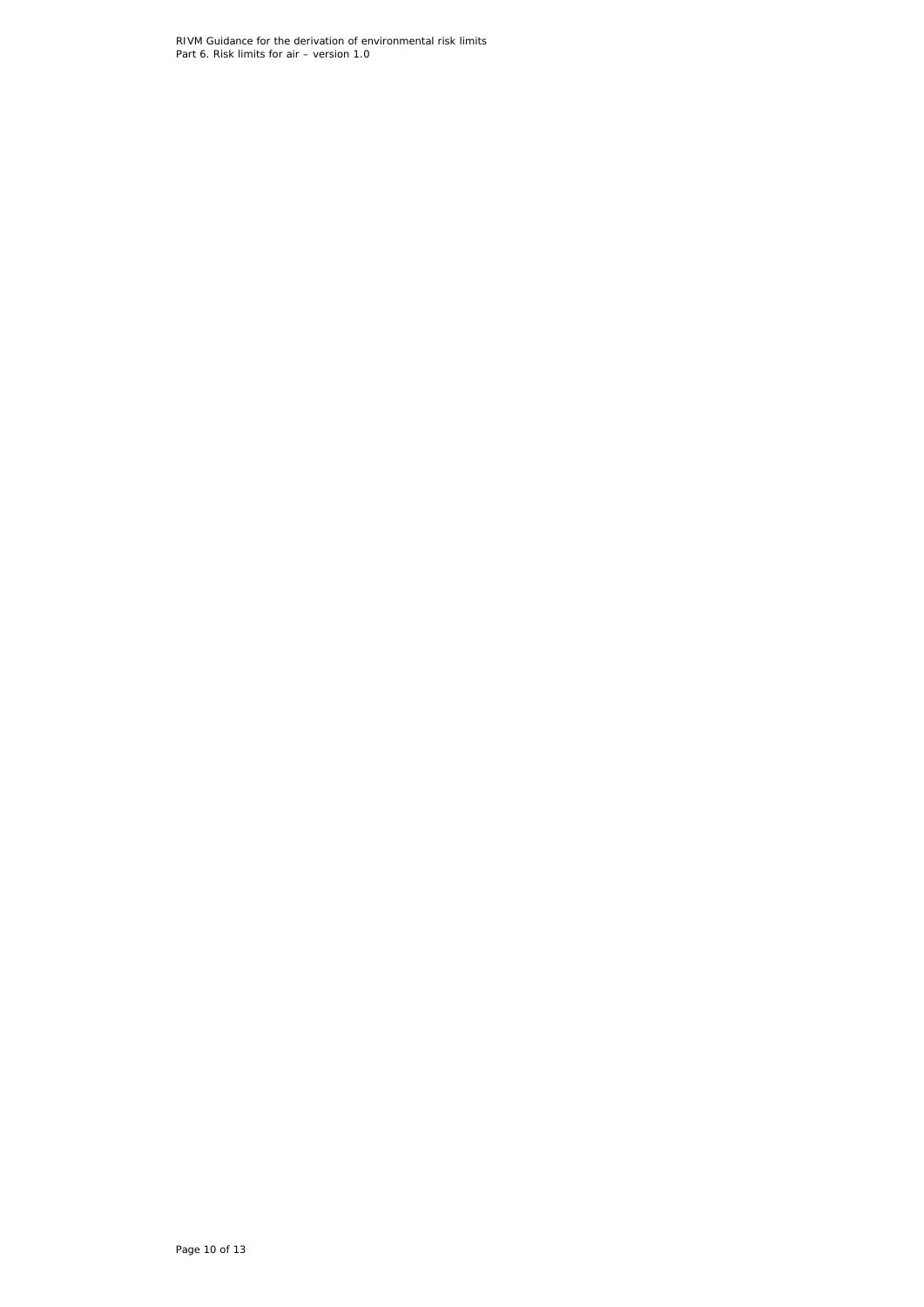#### <span id="page-10-0"></span>References

- <span id="page-10-1"></span>1. VROM. 1999. Environmental risk limits in the Netherlands. A review of environmental quality standards and their policy framework in the Netherlands. The Hague, the Netherlands. Ministry of Housing, Spatial Planning and the Environment.
- <span id="page-10-2"></span>2. VROM. 2004. (Inter)nationale Normen Stoffen. Den Haag, the Netherlands. Ministry of Housing, Spatial Planning and the Environment (VROM). Report w015.
- <span id="page-10-3"></span>3. EC (JRC). 2003. Technical Guidance Document in support of Commission Directive 93/67/EEC on Risk Assessment for new notified substances, Commision Regulation (EC) No 1488/94 on Risk Assessment for existing substances and Directive 98/9/EC of the European Parliament and of the Council concerning the placing of biocidal products on the market. Part II. Ispra, Italy. European Chemicals Bureau, Institute for Health and Consumer Protection, Joint Research Centre. Report EUR 20418 EN/2.
- 4. EC (JRC). 2003. Technical Guidance Document in support of Commission Directive 93/67/EEC on Risk Assessment for new notified substances, Commision Regulation (EC) No 1488/94 on Risk Assessment for existing substances and Directive 98/9/EC of the European Parliament and of the Council concerning the placing of biocidal products on the market. Part III. Ispra, Italy. European Chemicals Bureau, Institute for Health and Consumer Protection, Joint Research Centre. Report EUR 20418 EN/3.
- 5. EC (JRC). 2003. Technical Guidance Document in support of Commission Directive 93/67/EEC on Risk Assessment for new notified substances, Commision Regulation (EC) No 1488/94 on Risk Assessment for existing substances and Directive 98/9/EC of the European Parliament and of the Council concerning the placing of biocidal products on the market. Part I. Ispra, Italy. European Chemicals Bureau, Institute for Health and Consumer Protection, Joint Research Centre. Report EUR 20418 EN/1.
- <span id="page-10-4"></span>6. ECHA. 2008. Guidance on information requirements and chemical safety assessment. Chapter R.10: Characterisation of dose [concentration]-response for environment. Helsinki, Finland. European Chemicals Agency.
- <span id="page-10-5"></span>7. EC. 2005. TETRACHLOROETHYLENE. Part I - Environment. CAS No: 127-18-4. EINECS No: 204-825-9. Summary Risk Assessment Report. Ispra, Italy: European Commission Joint Research Centre. Special Publication I.05.104.
- <span id="page-10-6"></span>8. De Jong FMW, Posthuma-Doodeman CJAM, Verbruggen EMJ. 2007. Ecotoxicologically based environmental risk limits for several volatile aliphatic hydrocarbons. Bilthoven, The Netherlands. National Institute for Public Health and the Environment.
- <span id="page-10-7"></span>9. Janus JA. 2002. Ecotoxicologische MTR's voor etheen in lucht. Bilthoven, the Netherlands. National Institute for Public Health and the Environment. Report 650010034.
- <span id="page-10-8"></span>10. Franzaring J, Kempenaar C, Van der Eerden LJM. 2001. Effects of vapours of chlorpropham and ethofumesate on wild plant species. Environ Pollut 114(1), 21-28.